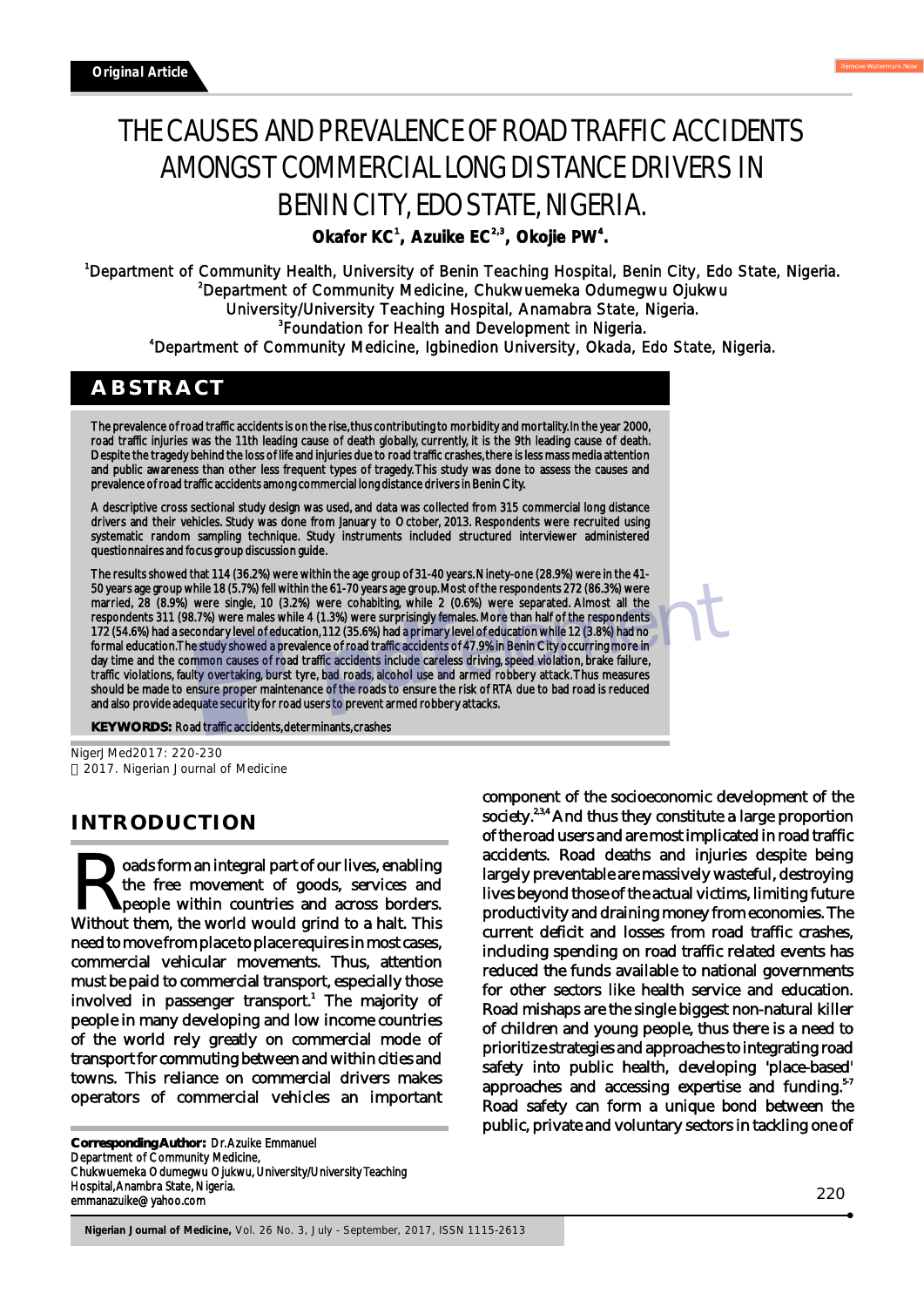the major social ills – preventable road deaths and injuries.<sup>6</sup>

In developed, high-income countries, an established set of interventions have contributed to signi? cant reductions in the incidence and impact of road traffic injuries.<sup>1,8,9</sup> These high income countries utilized strategies like the enforcement of legislation to control speed and alcohol consumption, mandating the use of seat-belts and crash helmets, fitness to drive assessment and the safer design and use of roads and vehicles.<sup>1,28,9</sup>

The prevalence of road traffic accidents is on the rise, thus contributing to morbidity and mortality. In the year 2000, road traffic injuries was the  $11<sup>th</sup>$  leading cause of death globally, currently, it is the  $9<sup>th</sup>$  leading cause of death. If nothing is done to stem this tide, by 2030, it will be the  $5<sup>th</sup>$  leading cause of death.<sup>2</sup><sup>10,11</sup> Drivers carelessness is responsible for 63% of road traffic injuries<sup>12,13</sup> while drivers wrong decision, over speeding and drunkenness caused 21%, 14%, 2.6% of road traffic injuries respectively.

More than half of the people killed in traffic crashes are young adults aged between 15 and 44 years, about 73% of all global road traffic fatalities are males, $^{12.14}$  often the breadwinners in a family. These deaths have reduced the amount of productive workforce; thus reducing the economic viability of nations. Many families are driven into poverty by the cost of prolonged medical care, the loss of a family breadwinner, or the extra funds needed to care for people with disabilities. Road crash survivors, their families, friends and other caregivers often suffer adverse social, physical and psychological  $effects.<sup>12</sup>$  Thus, deepening economic losses, while worsening poverty and hunger.<sup>1,11</sup>

Furthermore, 90% of road traffic deaths occurred in low- income and middle-income countries, where 81% of the world's population live and own about 20% of the world's vehicles. This indicates that countries in Africa are the hardest hit and bear a heavy burden in both direct and indirect costs from RTC, as it consumes massive financial resources that countries and communities can ill afford.<sup>57</sup> These road traffic crashes cost low income and middle-income countries between 1% and 2% of their gross national product, which is more than the total development aid received by these countries. In 2012, the UN Decade of Action for Road safety revealed that road crashes will cost developing countries \$100 billion each year, if not handled properly. $^{12}$  This loss will further deepen the already existing economic challenges faced by developing nations.<sup>1,8,9,14</sup>

Despite the tragedy behind the loss of life and injuries due to road traffic crashes, there is less mass media attention and public awareness than other less frequent types of tragedy. People tend to individualize the consequences of RTA, thereby obscuring a view of the big picture.<sup>15,16</sup> Findings from this study could serve as a basis for formulating advocacy tools for a clearer policy direction on fitness to drive backed by appropriate legislation as well as, increase awareness on the need for fitness to drive assessment among commercial drivers. This study was done to identify the causes and prevalence of road traffic accidents amongst commercial long distance drivers, and factors affecting it.

## **Methodology**

A descriptive cross-sectional study was carried out between January to October, 2013 among 315 selected commercial long distance drivers in Benin City.

A systematic random sampling technique was used in selecting the respondents for this study.

#### **Step 1:** A list of registered parks w

cas obtained from the Ministry of Transport, Edo state. All 17 registered parks with a total of 1022 drivers involved in long distance transportation were used for this study.

**Step 2:** Sampling interval calculation, k = N/n: Total No of commercial drivers in Benin City  $(N) = 1022 = 3$ Sample Size (n) 305

**Step 3:** Sampling Frame; A sampling frame consisted of the nominal roll of all drivers (as presented by the management of each park) involved in long distance driving in each of the registered park involved in long distance travels in Benin City.

**Step 4:** The first unit (driver) was selected using simple random sampling between driver 1 and driver 3 on the sampling frame. Then, using the sampling interval (k) of 3 as calculated above, every third (kth) driver on the list of drivers was recruited from each transport company until the sample size of 305 was achieved. For example, if a driver with serial number 1 was selected using simple random sampling, the next driver was the driver with serial number  $4(1 + 3 = 4)$ , then  $7^{\text{th}}$ ,  $10^{\text{th}}$ ,  $13^{\text{th}}$ ,  $16^{\text{th}}$ ,  $19^{\text{th}}$ ,  $22^{\text{nd}}$ ,  $25^{\text{th}}$  driver and so on.

Data collection tools were pre-tested among selected commercial long distance drivers operating in Auchi, Estako West Local Government Area of Edo State. The location is about 200km from Benin City. Collected quantitative data was entered and analyzed using Statistical Package for Scientific Solution (SPSS) version 20. Descriptive and inferential analysis was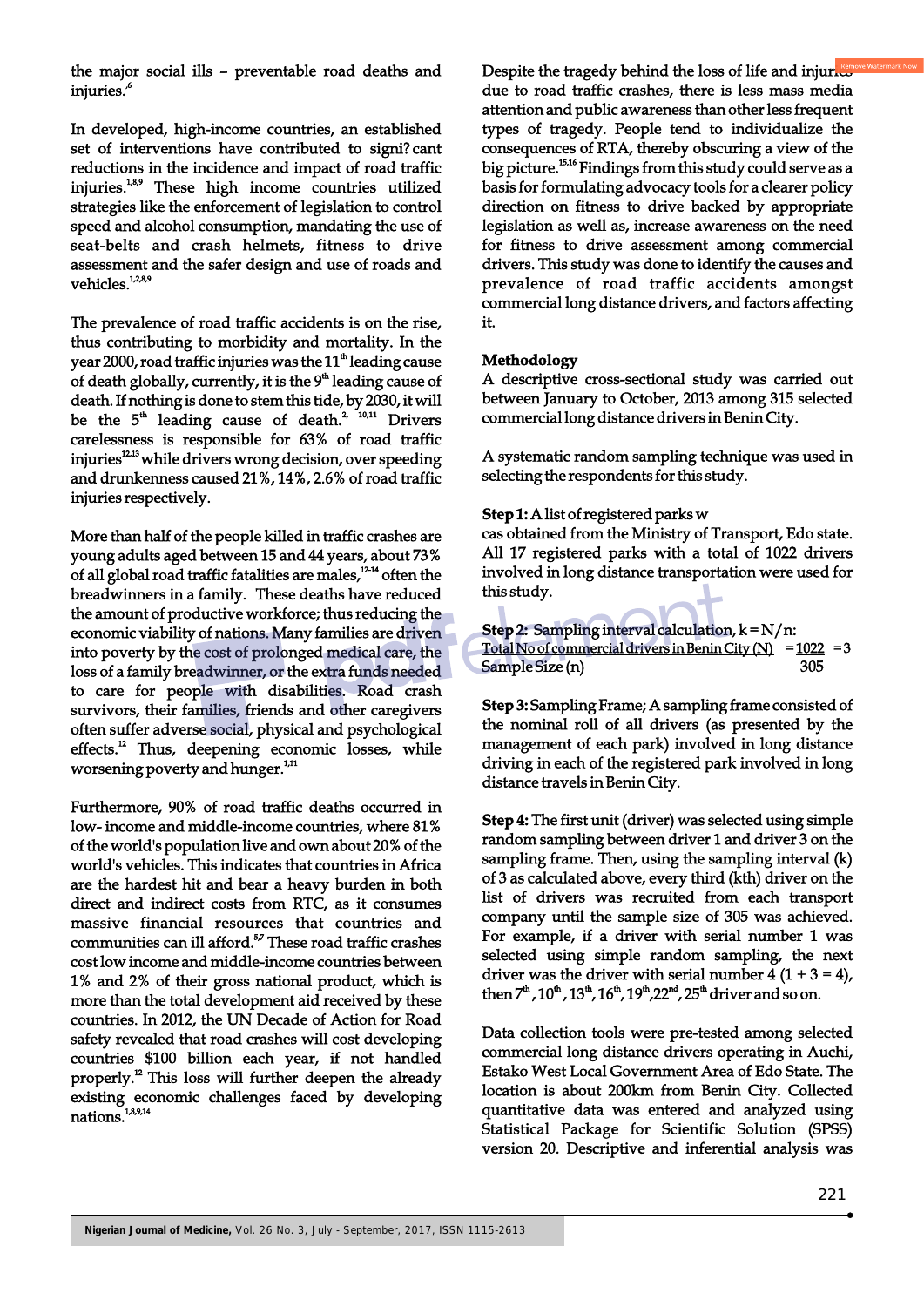carried out in line with the objectives of the study. The focus group discussion sessions was transcribed and typed. The content of the sessions were analysed using thematic analyses to identify recurrent themes. Systematic reading, coding and re-categorisation of the transcripts of focus group discussion sessions were carried out.

Quantitative variables that are normal in distribution such as age and weight were expressed as means  $\pm$ standard deviation. Qualitative data like gender, educational status, and marital status were presented as diagrams and percentages. Logistic regression was used to identify predictive variables for Road traffic accidents. Statistical test of association, were carried out using a 95 percent confidence interval.

Ethical approval was obtained from the ethical committee of the University of Benin Teaching Hospital. Permission was obtained from the community leader and youth leaders, while parents gave assent for questionnaires to be administered. Individual informed consent was attached to each questionnaire and the respondent gave his or her consent before the questionnaires were filled.

## **RESULTS**

More than a third of the respondents 114 (36.2%) were within the age group of 31-40 years. Ninety-one (28.9%) were in the 41-50 years age group while 18 (5.7%) fell within the 61-70 years age group. Most of the respondents 272 (86.3%) were married, 28 (8.9%) were single, 10 (3.2%) were cohabiting, while 2 (0.6%) were separated. Most of the married respondents 247 (90.8%) were in monogamous marriages and 242 (76.8%) had nuclear families. Almost all the respondents 311 (98.7%) were males while 4 (1.3%) were surprisingly females. More than half of the respondents 172 (54.6%) had a secondary level of education, 112 (35.6%) had a primary level of education while 12 (3.8%) had no formal education. One hundred and sixty nine (53.3%) respondents were Benin, 48 (15.1%) were Esan, 21 (6.6%) were Igbo, 19 (6.0%) were Urhobo while smaller proportions were Etsako 15 (4.8%), Yoruba 9 (2.9%), Isoko 8 (2.5%), Owan 7 (2.2%) and Itsekiri 7 (2.2%), Ukwuani 7 (2.2%) and Ibibio 3 (1.0%). Most of the respondents 300 (95.2%) were Christians, 10 (3.2%) were traditional in their beliefs while 5 (1.6%) were Muslims. Two hundred and ninety three (92.7%) of the respondents were resident in Edo state, 7 (2.3%) were resident in Lagos, 7 (2.3%) in Delta, while smaller proportions were resident in Oyo, Kwara and Rivers [ (0.6%) each]. (Table 1)

## **Prevalence of Road traffic accidents (RTA)**

 The prevalence of road traffic accident is 47.9% as 151 (47.9%) respondents had reported been previously involved in a road traffic accident while  $164$  (52.1<sup>,88</sup>) had not. Most of the respondents 107 (70.9%) had a single RTAs in their driving career while 44 (29.1%) had multiple RTAs. In the previous 12 months, more than half of the respondents 89 (58.9%) had no RTAs, 58 (38.5%) had a single RTAs and 4 (2.6%) had more than one. (Range =  $1-6$  RTAs) Six (4.0%) of the respondents declared that there were deaths in their previous accidents while 145 (96.0%) claimed that there were none in their previous RTAs. Thirty three (21.9%) had injuries to occupants. A higher proportion of the respondents 62 (41.1%) stated that their previous RTAs occurred in the morning, 56 (37.1%) stated in the afternoon, 23 (15.2%) stated evening while 10 (6.6%) stated night. More than a quarter of the respondents 40 (26.5%) who had previously been involved in an RTA claimed that it was due to careless driving, 23 (15.2%) claimed that it was due to speeding limit violation, an equal proportion claimed it was due to brake failure while 12 (7.9%) claimed that it was due to their violation of traffic rules. Bad roads 9 (6.0), burst tyre was responsible for 6 (3.9%), wrong overtaking 6 (3.9%), alcohol 2 (1.3%), motorbike 2 (1.3%), and pedestrians 2 (1.3%). (Table 2)

#### **Determinants of RTA occurrence**

Respondents more than 50 years old 42 (50.0%) have had more RTAs, when compared with those less than 50 years old 109 (47.2%). This association was not statistically significant ( $p = 0.703$ ). More female 2 (50.0%) than males 149 (47.9%) have been involved in RTA, this was not statistically significant (p= 0.999). More Christians 150 (50.0%) than non-Christians 1 (20.0%) have been involved in RTA. Occurrence of road traffic accident was increased among Christians, this was statistically significant ( $p = 0.001$ ). A higher percentage of drivers with tertiary level of education 14 (73.7%), than those with secondary 83 (48.3%), primary 51 (45.5%) and no formal education 3 (25.5%) had been involved in RTA. Occurrence of RTA increased as the level of education increased, this was statistically significant ( $p = 0.050$ ). More respondents with driving experience greater than 20 years 55 (46.5%) had less RTA than those less or equal to 20 years 96 (48.7). This was not statistically significant. (Table 3)

There was no statistically significant association between frequency of stress and occurrence of RTA. (p = 0.263). Occurrence of RTA decreased as practice FTD increased. This finding was statistically significant ( $p =$ 0.040), majority of drivers with poor practice of FTD 126 (51.2%) had been involved in RTA, 15 (50.0%) with fair practice and 10 (29.4%) with good practice had been involved in RTA. A higher percentage of drivers with abnormal ESS 3 (55.2%) had been involved in RTA, while 99 (46.5%) with normal ESS had been involved in RTA. This was not statistically significant ( $p = 0.379$ ).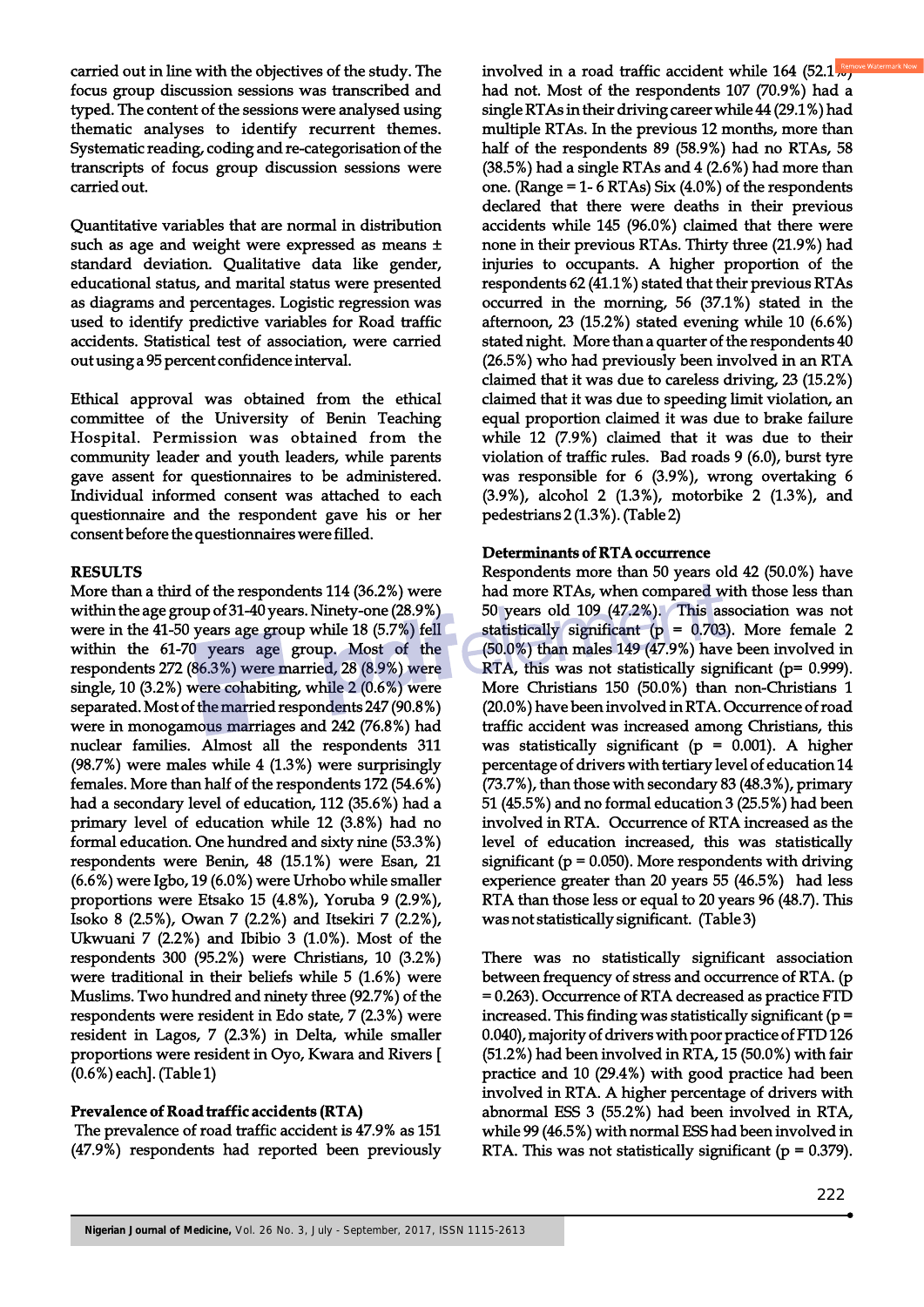Most drivers who drank alcohol had been involved in RTA, while 32 (33.3%) those who did not consume alcohol had been involved in RTA. This was statistically significant ( $p = 0.001$ ). More respondents who were positive for Hazardous use of alcohol 25 (59.5%) were involved in RTA than those who were negative 94 (53.1%). Also, more of those who were positive for alcohol dependence 16 (59.2%) and harmful alcohol use 16 (59.2) had RTA than those who were negative 103 (53.6%). Majority of respondents who sleep for more than 6 hours 50 (49.0%) were involved in RTA, while 2 (16.7%) who sleep for  $\leq 4$ hours were involved in RTA. As number of hours of sleep by the driver increases there is an increased RTA  $(p = 0.001)$ . A greater proportion of drivers whose usual speed was > 100km/hr 114 (52.8%) were involved in RTA. As usual speed of driver increase, it increases occurrence of RTA. This was statistically significant (p = 0.028). (Table 4)

The predictors in the model were responsible for 34.2% to 46.1% of the variation observed in the outcome variable (had road traffic accident). The statistically significant predictors of occurrence of RTA were level of education, religion, practice of fitness to drive, speed of drivers and alcohol use. As age of the respondents increases, the likelihood of having had an RTA increases  $(B = 0.241)$  by odds of 1.273. This was not statistically significant ( $p = 0.381$ ). The respondents who were females were more likely  $(B = 0.061)$  to have had an RTA compared to those who were males with odds of 1.940. This was not statistically significant ( $p =$ 0.959). Respondents who have been driving more than 20 years were more likely to have had an RTA compared to those driving for 20 years or less  $(B =$ 0.347) with by odds of 1.415. This was not statistically significant ( $p = 0.333$ ). The respondents with no formal education were less likely  $(B = -1.418)$  have had an RTA compared to those who had formal education by odds of 0.242. This was statistically significant ( $p = 0.046$ ). Drivers practicing other religions were less likely  $(B = -1)$ 2.718) have had an RTA compared to those who were Christians by odds of 0.066. This was statistically significant ( $p = 0.010$ ). The respondents who had poor practice of fitness (B= 0.870) were more likely to have had an RTA compared to those who had good practice of fitness to drive with an odds of 2.387. This was statistically significant ( $p = 0.037$ ). Respondents who usually drive at a speed of >100km/hour (B= -0.706) were more likely to have had an RTA compared to those who drove at  $\geq$  100km/hour with an odds of 0.494. This was statistically significant ( $p = 0.009$ ). Respondents who consume alcohol (B= -0.808) were more likely to have had an RTA compared to those who did not consume alcohol with an odds of 2.244. This was statistically significant ( $p = 0.002$ ). (Table 5)

#### **Focus group discussion**

Concerning previous involvement in road traffic accident and cause, most drivers had been involved in RTA. Some causes were Stress and fatigue, trailer, brake failure, bad road, unclear vision due to rain, wrong overtaking. Some comments were,

"*Yes, I was driving from Benin to Sokoto. Wetin cause am na stress, I arrive Sokoto that day, I was suppose to rest for 2 days but the next day I was asked to load because there a lot of passenger so as I was driving now I wanted to overtake but the vehicle before me swerved. I was not alert so i ran into it. I had a fracture, others had serious injuries, but nobody died we came back to Benin alive."…* **A 47 year old driver with 20 years driving experience**

*"Yes, what caused the accident was brake failure luckily nobody died"…* **A 34 year old driver with 10 year driving experience**

*"Yes, I have been involved when I was at my former company what happened was that it was raining I was coming thank God I was not running (on high speed) I was on 40/50km/hour, it was heavily raining so nobody could even run (on high speed) and you know the road is not too good and there was this "Mack" trailer that was navigating. But, unknown to him I was very close and when he saw me he was trying to avoid me and instead of hitting the trailer face on. I swerved and as I was trying to return my steering the vehicle somersaulted but thanks be to God nobody died. That is the only accident I have ever been involved in my whole life."* **… A 42 year old driver with 12years driving experience**

|             | TABLE 1: Socio-demographic characteristics of the |  |  |  |
|-------------|---------------------------------------------------|--|--|--|
| respondents |                                                   |  |  |  |

| <b>Variable</b>           | Frequency $(n = 315)$ | Percent |
|---------------------------|-----------------------|---------|
| Age (Years)               |                       |         |
| 21-30                     | 26                    | 8.3     |
| $31-40$                   | 114                   | 36.2    |
| 41-50                     | 91                    | 28.9    |
| 51-60                     | 66                    | 20.9    |
| 61-70                     | 18                    | 5.7     |
| <b>Marital status</b>     |                       |         |
| Single                    | 28                    | 8.9     |
| Married                   | 272                   | 86.3    |
| Cohabiting                | 10                    | 3.2     |
| Separated                 | 2                     | 0.6     |
| Divorced                  | $\overline{3}$        | 1.0     |
| Marriage type $(n = 272)$ |                       |         |
| Monogamous                | 247                   | 90.8    |
| Polygamous                | 25                    | 9.2     |
| <b>Family type</b>        |                       |         |
| Nuclear                   | 242                   | 76.8    |
| Extended                  | 73                    | 23.2    |
| Sex                       |                       |         |
| Male                      | 311                   | 98.7    |
| Female                    | 4                     | 1.3     |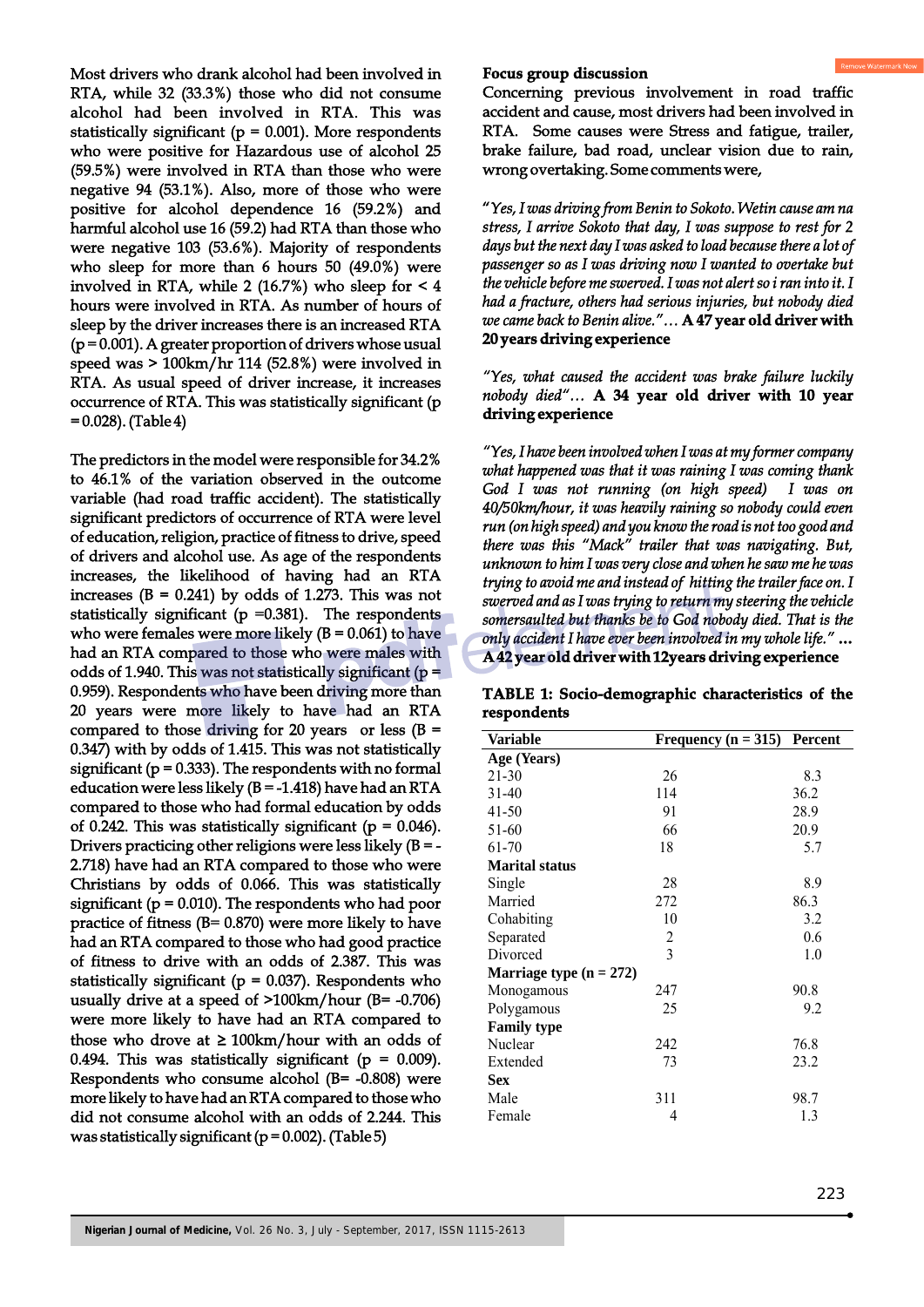| Level of education                 |                |      |
|------------------------------------|----------------|------|
| No formal education                | 12             | 3.8  |
| Primary                            | 112            | 35.6 |
| Secondary                          | 172            | 54.6 |
| Tertiary                           | 19             | 6.0  |
| <b>Ethnic</b> group                |                |      |
| Benin                              | 169            | 53.7 |
| Esan                               | 48             | 15.2 |
| Igbo                               | 21             | 6.7  |
| Urhobo                             | 19             | 6.0  |
| Etsako                             | 15             | 4.8  |
| Yoruba                             | 9              | 2.9  |
| Isoko                              | 8              | 2.5  |
| Owan                               | $\overline{7}$ | 2.2  |
| Itsekiri                           | 7              | 2.2  |
| Ukwuani                            | 7              | 2.2  |
| Ibibio                             | 3              | 1.0  |
| Others <sup>a</sup>                | $\overline{2}$ | 0.6  |
| <b>Religion</b>                    |                |      |
| Christianity                       | 300            | 95.2 |
| African traditional religion       | 10             | 3.2  |
| Islam                              | 5              | 1.6  |
| <b>State of residence</b>          |                |      |
| Edo                                | 293            | 93.0 |
| Lagos                              | 7              | 2.3  |
| Delta                              | 7              | 2.3  |
| Oyo                                | $\overline{c}$ | 0.6  |
| Kwara                              | $\overline{2}$ | 0.6  |
| Rivers                             | $\overline{c}$ | 0.6  |
| Others $b$                         | $\overline{c}$ | 0.6  |
| <b>Duration of driving (years)</b> |                |      |
| $0 - 10$                           | 84             | 26.7 |
| $11 - 20$                          | 113            | 35.9 |
| $21 - 30$                          | 63             | 20.0 |
| $31 - 40$                          | 49             | 15.6 |
| $41 - 50$                          | 6              | 1.8  |
|                                    |                |      |

## **TABLE 2: Respondents' RTA characteristics**

| <b>Variables</b>                                        | <b>Frequency</b> | Percent |
|---------------------------------------------------------|------------------|---------|
| Ever involved in a $RTA(n = 315)$                       |                  |         |
| Yes                                                     | 151              | 47.9    |
| No                                                      | 164              | 52.1    |
| Number of accidents in driving career $(n = 151)$       |                  |         |
|                                                         |                  |         |
| 1                                                       | 107              | 70.9    |
| >1                                                      | 44               | 29.1    |
| Mean = $1 \pm (1.025)$ , range = $(1 - 6 \text{ RTAs})$ |                  |         |
| Number of accidents in the past 12 months $(n=151)$     |                  |         |
| 0                                                       | 89               | 58.9    |
| 1                                                       | 58               | 38.5    |
| >1                                                      | 4                | 2.6     |
| Mortality in Last RTA $(n = 151)$                       |                  |         |
| Yes                                                     | 6                | 4.0     |
| No                                                      | 145              | 96.0    |
|                                                         |                  |         |

| Injury to occupants $(n = 151)$ |                | Rem  |
|---------------------------------|----------------|------|
| Yes                             | 33             | 21.9 |
| N <sub>0</sub>                  | 114            | 78.1 |
| Time of crash $(n = 151)$       |                |      |
| Morning                         | 62             | 41.1 |
| Afternoon                       | 56             | 37.1 |
| Evening                         | 23             | 15.2 |
| Night                           | 10             | 6.6  |
| Causes of last RTA* $(n = 151)$ |                |      |
| Careless driving                | 40             | 26.5 |
| Speeding violation              | 23             | 15.2 |
| Brake failure                   | 23             | 15.2 |
| Traffic violations              | 12             | 7.9  |
| Bad roads                       | 9              | 6.0  |
| The fault of the other driver   | 8              | 5.3  |
| Faulty overtaking on road       | 6              | 3.9  |
| Burst tyre                      | 6              | 3.9  |
| Armed robbery incident          | 5              | 3.3  |
| Alcohol/drug use                | $\overline{c}$ | 1.3  |
| Bike (Okada)                    | $\overline{c}$ | 1.3  |
| Pedestrians                     | $\overline{c}$ | 1.3  |
| Mechanical fault                | 1              | 0.7  |
| Multiple response*              |                |      |

Watermark Now

## **Table 3: RTA and socio-demographic variables.**

|    | <b>Variable</b> |           |                         |                             |                    |          |
|----|-----------------|-----------|-------------------------|-----------------------------|--------------------|----------|
|    |                 |           | <b>Yes</b>              | No                          | <b>Test</b>        | p value  |
|    |                 |           | $n$ (%)                 | $n\left(\frac{0}{0}\right)$ | statistics         |          |
|    | Age group       | $\leq 50$ | 109(47.2)               | 122(52.8)                   | $\div^2$ = 0.195   | 0.703    |
|    | (years)         | > 50      | 42(50.0)                | 42(50.0)                    |                    |          |
|    | <b>Sex</b>      |           |                         |                             |                    |          |
|    |                 | Male      | 149(47.9)               | 162(52.1)                   |                    | 0.999    |
|    |                 | Female    | 2(50.0)                 | 2(50.0)                     | $exact=$           |          |
|    |                 |           |                         |                             | 0.007              |          |
|    | <b>Religion</b> |           |                         |                             |                    |          |
|    |                 |           | Christianity 150 (50.0) | 150(50.0)                   | Fisher's           | $0.001*$ |
| nt |                 | Islam     | 1(20.0)                 | 4(80.0)                     | $exact=$<br>12.229 |          |
|    |                 | ATR       | 0(0.0)                  | 10(100.0)                   |                    |          |
|    |                 |           |                         |                             |                    |          |
|    | Level of        | No formal | 3(25.0)                 | 9(75.0)                     | $\div^2$ = 7.703   | $0.050*$ |
|    | education       | Primary   | 51 (45.5)               | 61(54.5)                    |                    |          |
|    |                 | Secondary | 83 (48.3)               | 89(51.7)                    |                    |          |
|    |                 | Tertiary  | 14(73.7)                | 5(26.3)                     |                    |          |
|    | <b>Driving</b>  |           | 96 (48.7)               | 101(51.3)                   | Fisher's           | 0.728    |
|    |                 |           |                         |                             | $exact=$           |          |
|    | experience      | >20       | 55 (46.6)               | 63(53.4)                    | 0.133              |          |
|    |                 |           |                         |                             |                    |          |

ė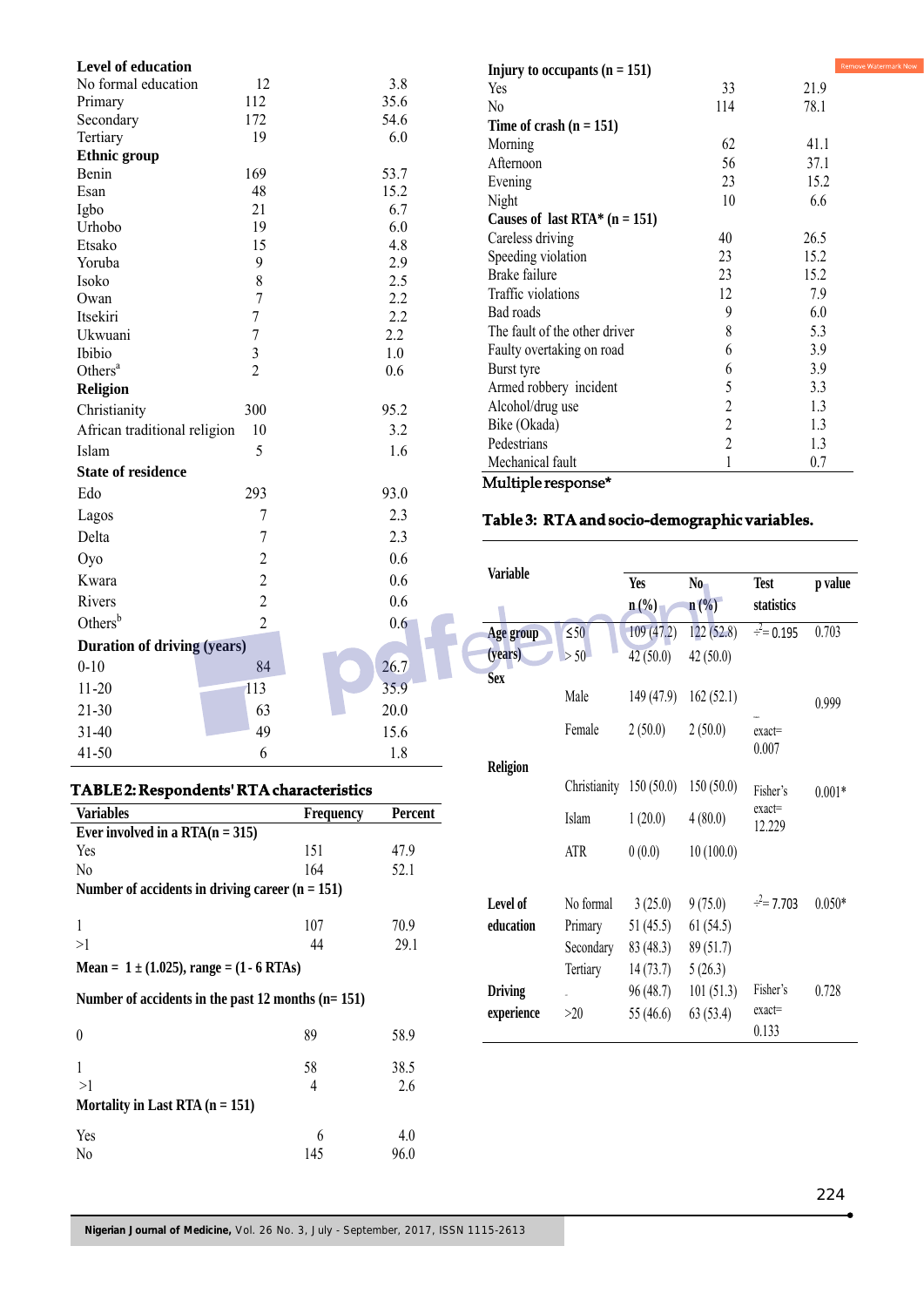|                              | Previous RTA $(n=315)$ |            |                             |                             |                         |              |  |
|------------------------------|------------------------|------------|-----------------------------|-----------------------------|-------------------------|--------------|--|
| <b>Variables</b>             |                        | <b>Yes</b> | N <sub>0</sub>              | <b>Total</b>                | <b>Test</b>             | $\mathbf{p}$ |  |
|                              |                        | n(%)       | $n\left(\frac{0}{0}\right)$ | $n\left(\frac{9}{6}\right)$ | statistic               | value        |  |
| <b>Frequency of</b>          | Rarely                 | 78 (48.4)  | 83 (51.6)                   | 161(100.0)                  | $\frac{2}{x^2}$ = 5.226 | 0.263        |  |
| <b>Stress</b>                | Sometimes              | 61(47.7)   | 67(52.3)                    | 128(100.0)                  |                         |              |  |
|                              | Always                 | 12(46.2)   | 14(53.8)                    | 26(100.0)                   |                         |              |  |
| <b>Practice of</b>           | Poor                   | 126(51.2)  | 125(49.8)                   | 251 (100.0)                 | $\div^2$ = 5.262        | $0.040*$     |  |
| <b>FTD</b>                   | Fair                   | 15(50.0)   | 15(50.0)                    | 30(100.0)                   |                         |              |  |
|                              | Good                   | 10(29.4)   | 24(70.6)                    | 34(100.0)                   |                         |              |  |
| <b>Epworth</b>               | Normal                 | 99 (46.5)  | 114(53.5)                   | 213(100.0)                  | $\frac{.2}{.}$ = 1.962  | 0.379        |  |
| sleepiness                   | Borderline             | 15(42.9)   | 20(57.1)                    | 35(100.0)                   |                         |              |  |
| scale                        | Abnormal               | 37(55.2)   | 30(44.8)                    | 67(100.0)                   |                         |              |  |
| <b>Alcohol</b>               | Yes                    | 119(54.3)  | 100(45.7)                   | 219(100.0)                  | $\frac{2}{2}$ = 11.799  | $0.001*$     |  |
| consumption                  | N <sub>o</sub>         | 32(33.3)   | 64 (66.7)                   | 96(100.0)                   |                         |              |  |
| <b>Hazardous</b>             | Positive               | 25(59.5)   | 17(40.5)                    | 42(100.0)                   | $\dot{=}$ = 0.563       | 0.494        |  |
| alcohol use                  | Negative               | 94(53.1)   | 83 (46.9)                   | 177(100.0)                  |                         |              |  |
| <b>Alcohol</b><br>dependence | Positive               | 16(59.3)   | 11(40.7)                    | 27(100.0)                   | $\dot{=}$ = 0.301       | 0.682        |  |
|                              | Negative               | 103(53.6)  | 89 (46.4)                   | 192 (100.0)                 |                         |              |  |
| <b>Harmful</b>               | Positive               | 16(59.3)   | 11(40.7)                    | 27(100.0)                   | $\div^2$ = 0.301        | 0.682        |  |
| alcohol use                  | Negative               | 103(53.6)  | 89 (46.4)                   | 192 (100.0)                 |                         |              |  |
| Number of                    | $<$ 4 hours            | 2(16.7)    | 10(83.3)                    | 12(100.0)                   | 21.829                  | $0.001*$     |  |
| hours of<br>sleep            |                        | 100(49.8)  | 101(50.2)                   | 201 (100.0)                 |                         |              |  |
|                              | $>6$ hours             | 50(49.0)   | 52 $(51.0)$                 | 102(100.0)                  |                         |              |  |
| <b>Usual driving</b>         | $< 80$ km/hr           | 0(0.0)     | 4(100.0)                    | 4(100.0)                    | Fisher's<br>$exact=$    | $0.028*$     |  |
| speed                        | 80-100 km/hr           | 32(38.6)   | 51(61.4)                    | 83 (100.0)                  | 8.533                   |              |  |
|                              | $>100 - 120$ km/hr     | 114(52.8)  | 102(47.2)                   | 216 (100.0)                 |                         |              |  |
|                              | $>120$ km/hr           | 5(41.7)    | 7(58.3)                     | 12(100.0)                   |                         |              |  |
| <b>Fitness to</b>            | Fit to drive           | 54 (53.5)  | 47(46.5)                    | 101(100.0)                  | $\div^2$ = 1.505        | 0.228        |  |
| drive                        | Unfit to drive         | 97(45.3)   | 117(54.7)                   | 214 (100.0)                 |                         |              |  |

**Table 4: Respondents involvement in RTA and predictive variables** 

Significant\*

Remove Watermark Now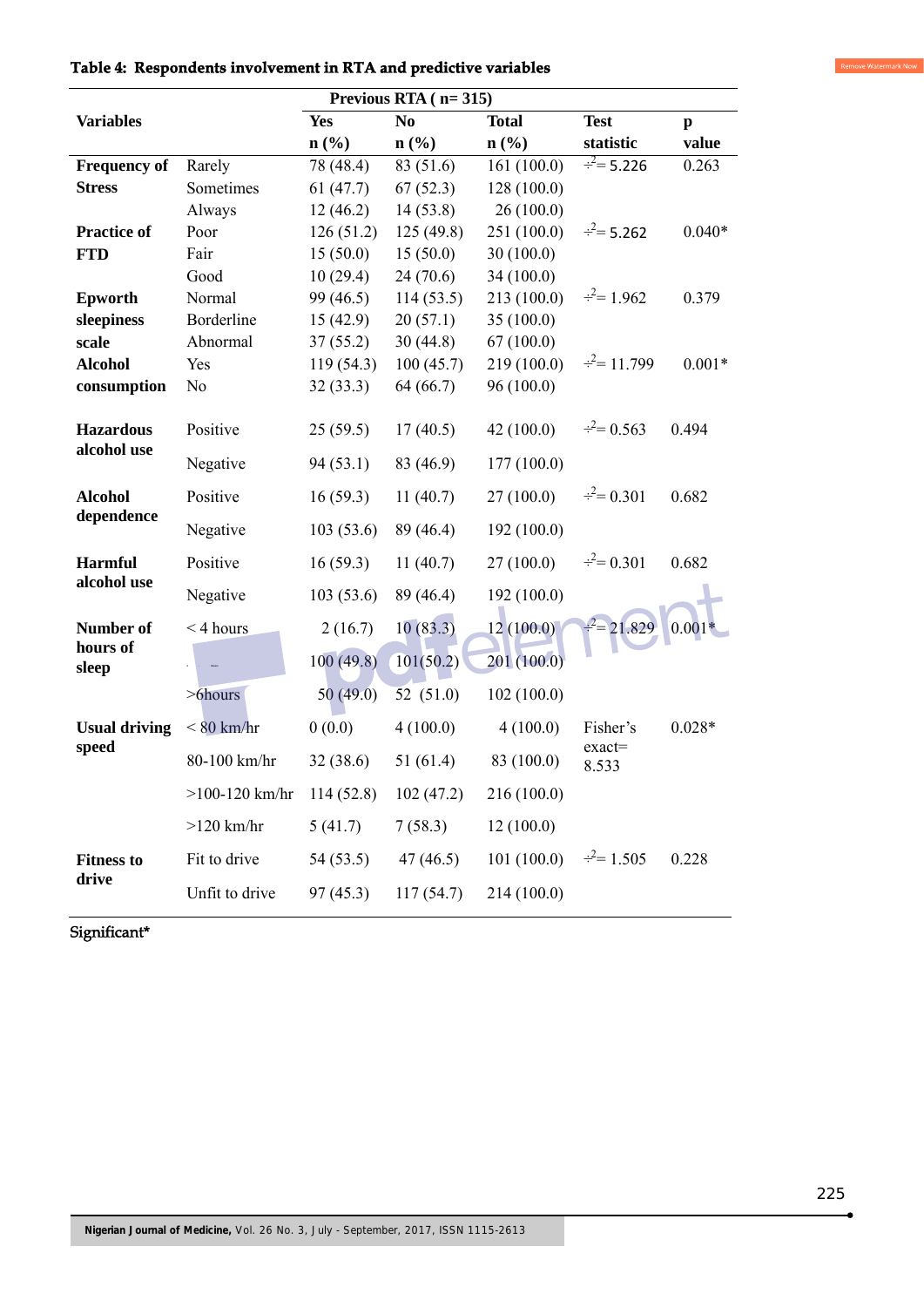| <b>Predictors</b>         | <b>B</b> (regression | p-value | Odd          | 95% C.I.for Odd ratio |              |
|---------------------------|----------------------|---------|--------------|-----------------------|--------------|
|                           | coefficient)         |         | Ratio        | Lower                 | <b>Upper</b> |
| Age (years)               | .241                 | .381    | 1.273        | .742                  | 2.183        |
| <b>Sex</b>                |                      |         |              |                       |              |
| Female                    | .061                 | .959    | .940         | .093                  | 9.508        |
| Male**                    |                      |         | $\mathbf{1}$ |                       |              |
| <b>Driving experience</b> |                      |         |              |                       |              |
| $\leq$ 20 years           | .347                 | .333    | 1.415        | .701                  | 2.857        |
| $>20$ years* *            |                      |         | $\mathbf{1}$ |                       |              |
| <b>Level of Education</b> |                      |         |              |                       |              |
| No formal                 | $-1.418$             | $.046*$ | .242         | 1.338                 | 3.765        |
| Formal**                  |                      |         |              |                       |              |
| <b>Religion</b>           |                      |         |              |                       |              |
| Others                    | $-2.718$             | $.010*$ | 0.066        | 0.008                 | 0.518        |
| Christianity**            |                      |         |              |                       |              |
| <b>Knowledge of FTD</b>   |                      |         |              |                       |              |
| Poor                      | $-.247$              | .319    | .781         | .480                  | 1.270        |
| Good**                    |                      |         | $\mathbf{1}$ |                       |              |
| <b>Practice of FTD</b>    |                      |         |              |                       |              |
| Poor                      | $-.870$              | $.037*$ | 2.387        | 1.055                 | 5.399        |
| Good**                    |                      |         |              |                       |              |
| <b>Drivers Speed</b>      |                      |         |              |                       |              |
| $\leq 100$ km/hr          | $-706$               | $.009*$ | .494         | .291                  | .837         |
| $>100$ km/hr**            |                      |         | $\mathbf{1}$ |                       |              |
| <b>Alcohol Use</b>        |                      |         |              |                       |              |
| No                        | $-.808$              | $.002*$ | 2.244        | 1.338                 | 3.765        |
| Yes**                     |                      |         | $\mathbf{1}$ |                       |              |
| <b>Hours of Sleep</b>     |                      |         |              |                       |              |
| $<$ 7 hours               |                      |         |              |                       |              |
| $\geq$ hours**            | .035                 | .889    | 1.035        | .638                  | 1.680        |
| Constant                  | $-1.658$             | .192    | 0.190        |                       |              |

#### **TABLE 5: Determinants of occurrence of road traffic crashes among respondents**

\*\*reference category, R2 = 34.2% - 46.1%, Significant\*, C.I = confidence interval

## **DISCUSSION**

The study found that more than a two-third of the respondents were less than 50 years which is congruent to findings in Ile- Ife<sup>17,18</sup> Ilorin,<sup>19,20</sup> Jos,<sup>21</sup> Nigeria and Dares Salaam, Tanzania.<sup>22</sup> This age group constitutes the relatively economically viable workforce. The driving profession is tasking and laborious, thus requires persons who are still strong and quite active. As drivers increase in age, their ability to drive long distances dwindles. Thus, they tend to exit the profession, while younger drivers are recruited to replace them.

Almost all the respondents were males, revealing the fact that driving is a male dominated occupation. Similar trends were observed in four cities in Nigeria, Ile Ife,<sup>17,18</sup> Ilorin, <sup>19,20</sup> Ibadan,  $23,24$  and Jos<sup>21</sup> and in Cape Coast, Ghana.<sup>10</sup> Also, a study done in Australia<sup>25</sup> showed 1.4% of the drivers were women. The finding of the afore mentioned studies are not totally strange considering the fact that commercial driving is strenuous and the nature of the job keeps the drivers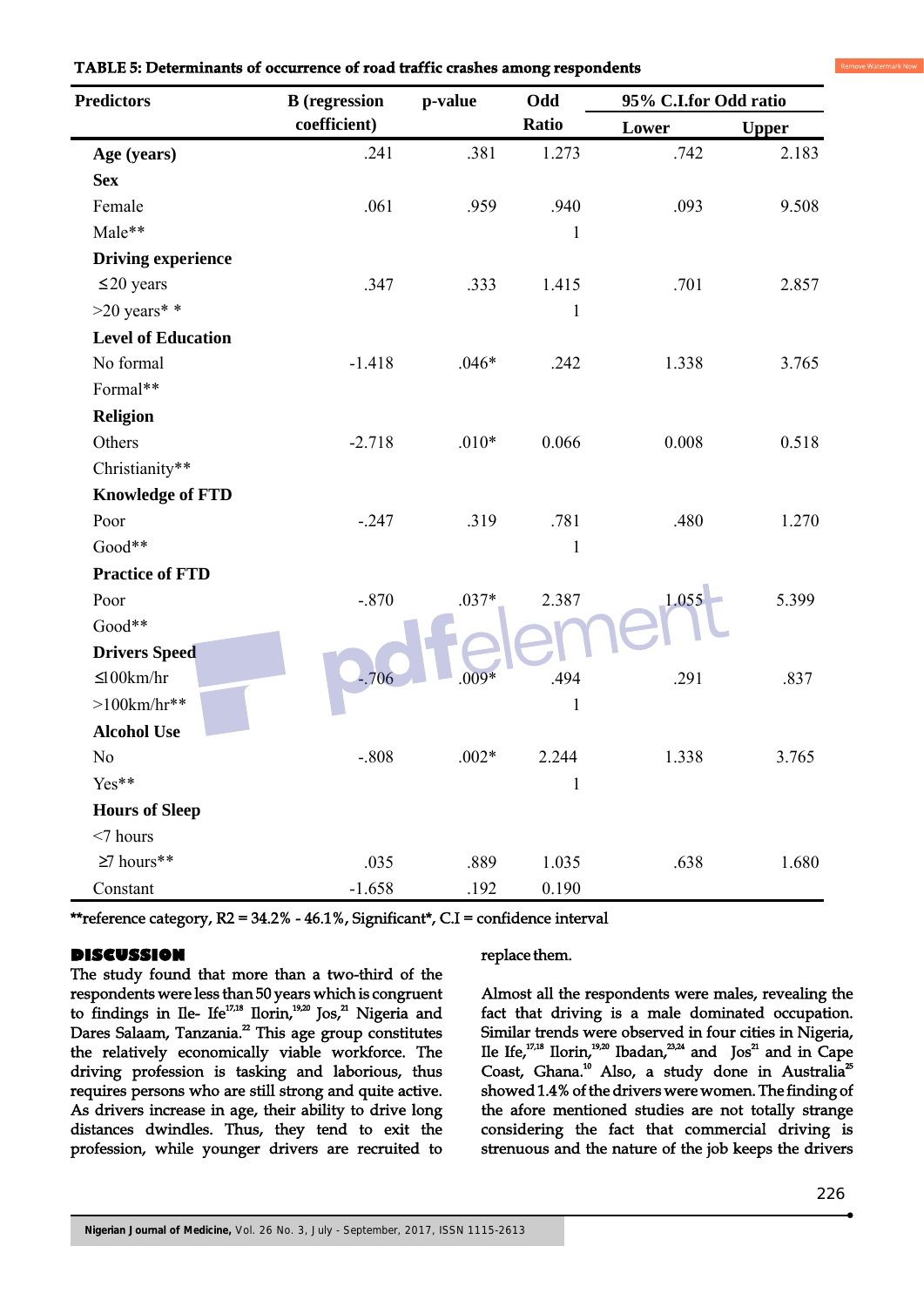away from home for long periods. Strikingly, in Africa, women are commonly known to be gifted as home builders and makers, thus, females may not be willing to take up a job that will see them stay away from their families for long periods and commercial driving may not be culturally acceptable for women.

Most of the commercial drivers were married. This is akin to findings from studies done in Ile Ife, $^{18}$  Ibadan. $^{23}$ Accounting for this may be factors related to perceived notion that marriage promotes responsibility which is necessary to drive a vehicle on commercial basis, also, 91.7% of the drivers were above 30 years thus above the median age for marriage in men (22- 59 years) in Nigeria currently at more than 26 years.<sup>26</sup> Also, majority were in monogamous marriages with nuclear families. This may be due to socioeconomic difficulty of catering for more than one wife and having extended families which adds to the cost of fending for their dependents. This however might have implications in terms of the burden of financial responsibility families would have to bear, including the cost to the family in event of morbidity or mortality of the driver.

More than half of the respondents that had completed secondary level of education. Similarities were shown in a study done in Ile Ife.<sup> $17$ </sup> This contrasts with studies done in Ibadan<sup>23,24</sup> and Ilorin<sup>19,20</sup> where most drivers had primary school education and no formal education. Contrasting were studies done in Cape Coast Municipality, Ghana<sup>10</sup> and Dar es Salaam, Tanzania<sup>22</sup> where over a third of the drivers had primary level of education. This may be attributable to the gross attendance rates for secondary school in Edo Sate being higher (80%) than that in Oyo (75%), Osun (77%) and Kwara State (62%) as documented in the 2010 Nigeria Education Data Survey (NEDS).<sup>27</sup> Also, Edo State has a higher literacy level in English language (73.5%) than Oyo (62.6%), Osun (58.9%) and Kwara States (36.1%).<sup>28</sup> This fact can be leveraged upon to health educate the drivers on the need for good health while on the job, and ensuring they comply with road safety standards.

The predominant tribe in this study was Benin, which is the major tribe in the Benin metropolis. Christianity was the predominant religion of drivers in the study, constituting 95.2% of all religions in the study. This is not unexpected as the study was carried out in the southern part of Nigeria where Christians are predominant. This is consistent with a study done in Ile Ife.<sup>18</sup> A greater percentage of the respondents were resident in Edo state, others were resident in different destination towns. This may be due to the fact that the headquarters of their motor parks are located in Benin with other branch motor parks in their travel destinations. And, it is a lot cheaper to hire drivers resident in the locality, so as to avoid the challenges of relocation.

Bad roads, wrong overtaking and mechanical problems also contributed to RTAs. This is similar to findings from studies in Rwanda, $^{29}$  Ilorin $^{20}$  while higher fractions were seen in Jos<sup>21</sup> and Ibadan.<sup>23</sup> This may be attributable to the nature of the roads used by the different drivers as at the time of the study. Potholes, slippery surfaces can lead to road accidents. A strange dimension to the occurrence of RTA is armed robbery attacks which were also echoed in Ibadan<sup>23</sup> and Sagamu, Ogun State.<sup>30</sup> It can be assumed that these crashes occur when drivers attempt to escape and avoid armed robbers on the high way. This presents a security challenge as lives can be lost if RTA occur during such attacks. About a quarter of drivers and passengers had injuries in the previous accidents. Studies in Kenya and Tanzania<sup>31</sup> reported similar (28%) injury cases. Higher values were observed in Ghana $^{32}$  (35.5%). Most of the injuries among passengers and drivers were limb injuries; few drivers reported head and neck injuries. This was similar to a study done in Osun.<sup>33</sup> These injuries prove costly to manage and may eventually lead to complications that may permanently incapacitate the victims or lead to their death. A greater percentage of the injuries required hospital care while mortality occurred in 4.0% of the road traffic crashes, similar to 5.4% mortality which was found in Kenya.<sup>34</sup> But, Tanzania<sup>31</sup> recorded 17.2% mortality; Ghana<sup>32</sup> reported 10.9%. Most RTAs destroy properties s and valuables adding up to the economic and social cost of road traffic crashes.

Most road traffic accidents occurred among respondents above 50 years. Even though, this association was not statistically significant, it contrasts with that done in Kigali $^{29}$  where 50.7% of the RTA occurred in the less than 30 year age group and a Jos study $35$  which further stated that two thirds of deaths due to RTA occurred in reproductive age group 21-40 years. It however corresponds to a study done in Ibadan $^2$  where RTA was common among the older age group above 50 years, while those below 50 years accounted for only 7.3% of the RTAs. This similarity may be due to the fact that the Ibadan study was done among drivers employed in the civil service who may show a similar age distribution with those in commercial transport, also, self-reported accidents would be higher based on their years on the job. Consequently, adults and young persons are at risk of death from road traffic crashes.

Although more female than males have been involved in RTA, this was not statistically significant. This rather strange finding corresponds to research done at the University of Michigan Transport Institute<sup>36</sup> where women had more tendencies to have vehicular crashes; however they explained that this could be due to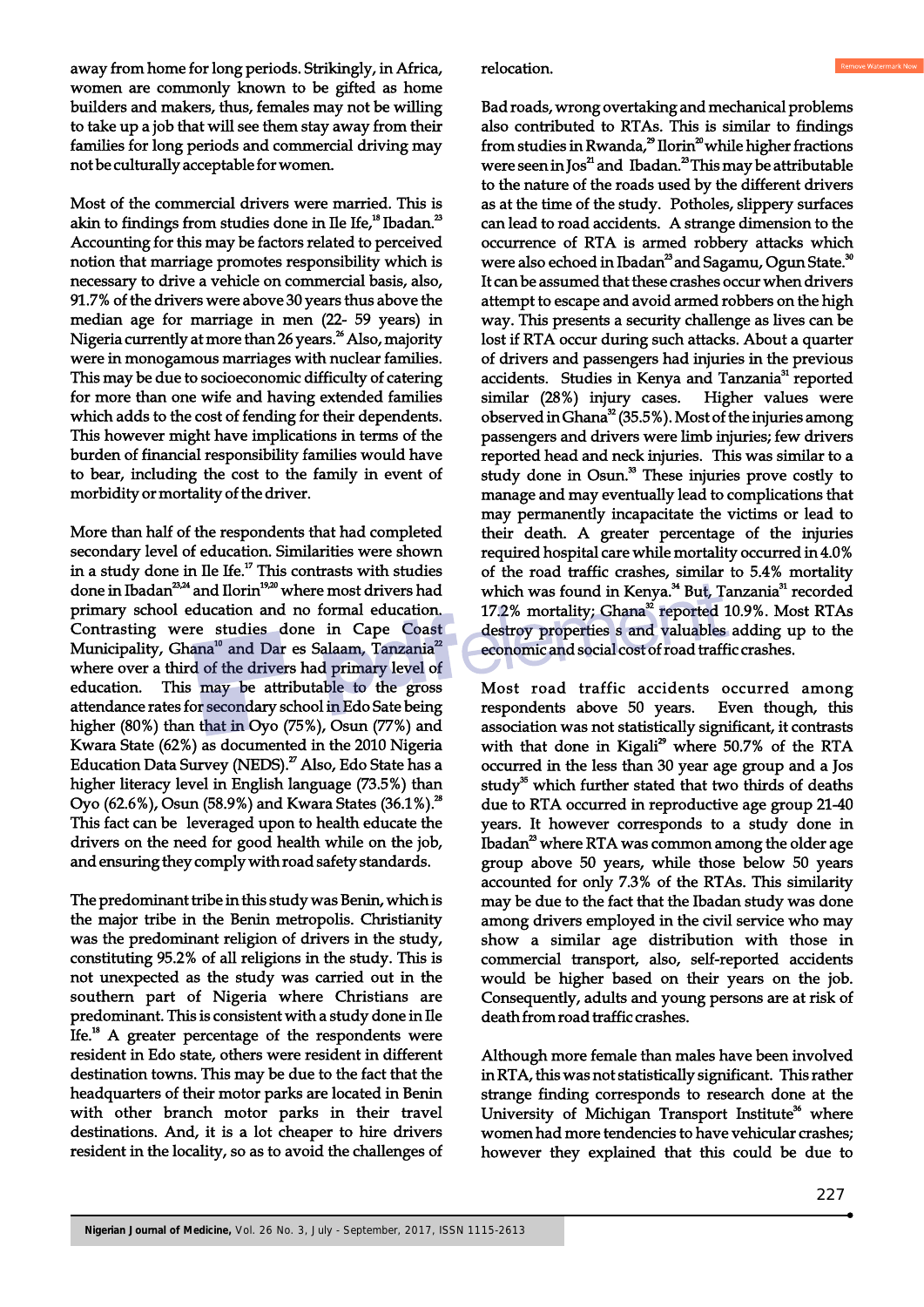differential gender exposure to different scenarios, differential gender capability to handle specific scenarios, or differential expectations of actions by other drivers based on gender. Female involvement in long distance commercial driving is relatively new, so their exposure and experience is insufficient, besides, male drivers have better control and composure when faced with danger. More Christians than other religions have been involved in RTA. Unexpectedly, the increased occurrence of road traffic accident among Christians was statistically significant. Religion was also a predictor of RTA This effect of religion was also noted in studies done in Ibadan.<sup>23</sup> It can be put forward that churches could be an ideal point for awareness on the need for road safety. This finding may be due to the fact that most respondents in this study were Christians. Also, many Christian denominations do not forbid alcohol like is done in other religions like Islam, thus, it can be suggested that RTAs can occur more among Christians. This can be a pointer for further research. It was rather surprising that, a greater proportion of drivers with tertiary level of education had been involved in RTA, than those with secondary, primary and no formal education. Occurrence of RTA increased as the level of education increased. This finding was statistically significant. Education is also a predictor of occurrence of road crashes. A similar finding was observed in a study done in Ibadan. $^{23}$  It would be expected that with a higher level of education, commercial drivers should demonstrate more safety concerns than those who are much less educated. Driving is a skill that can be acquired by those without formal education, thus higher levels of education may not provide any advantage to driving safely. Occurrence of RTA decreased as practice of FTD increased. This finding was statistically significant. Majority of drivers with poor practice of FTD had been involved in RTA. This is not surprising as drivers who do not practice fitness to drive are more likely to drive vehicles when they have poor vision, too sleepy, driving under the influence of alcohol and other unsafe practices. It is worthy to note that the practice of fitness to drive plays a critical role in the prevention and control of road traffic accidents. Also, Road traffic accident was associated with alcohol consumption, hours of sleep of the drivers and speed of >100km/hour.

## **CONCLUSION AND RECOMMENDATION**

The study showed a prevalence of road traffic accidents of 47.9% in Benin City occurring more in day time and the common causes of road traffic accidents include careless driving, speed violation, brake failure, traffic violations, faulty overtaking, burst tyre, bad roads, alcohol use and armed robbery attack.

The following recommendations were made based **RET** the findings:

- 1. The transport companies should establish small scale occupational health services to cater for driver's health via retainership with private hospital or utilize group occupational health services.
- 2. Organize periodic and random alcohol test for drivers before their departure as a precautionary measure to mitigate alcohol consumption before driving.
- 3. Ensure the approved transport schedule is not exceeded, so as to avoid fatigue and sleepiness.
- 4. Promote and ensure drivers compliance with traffic rules.
- 5. Government should maintain the roads to ensure the risk of RTA due to bad road is reduced and also provide adequate security for road users to prevent armed robbery attacks.

#### **REFERENCES**

- 1. Peden M, Scurfield R D .The world report on road traffic injury prevention. Geneva, World Health Organization, 2004. 2005:12–14. Available at: http://www.who.int/worldhealth-day /2004 /infomaterials /world \_report/en/. Accessed 11:10: 2012
- 2. World Health Organization. Second Global Status report. Geneva, Switzerland; 2011:2–3. Available at: http://www.who.int/ violence\_injury\_prevention/road\_safety\_stat us/ 2009/en/index.htm. Accessed 11:09: 2012.
- 3. National Red Cross & Red Crescent Societies. Practical guide on road safety: A toolkit for National Red Cross and Red Crescent Societies. Geneva, Switzerland: National Red Cross and Red Crescent Societies; 2012:13– 56.
- 4. Peden M, Scurfield R, Sleet D. United Nations road safety collaboration? : a handbook of partner profiles. Geneva, Switzerland. 2005:12–23.
- 5. Organisation for Economic Cooperation & Development. Towards Zero: Ambitious Road Safety Targets and the Safe System Approach. Paris France: OECD Publishing; 2008:29–34. Available at: www.internationaltransport forum.org. Accessed 01:07: 2012.
- 6. Royal Society for the Prevention of Accidents. Making it count. ROSPA, United Kingdom. 2011:2–5. Available at: http://www.rospa. com/.Accessed on 23: 07: 2012
- 7. World Health Organization. Global Status report on road safety: A Time for action: World Health Organization Department of Violence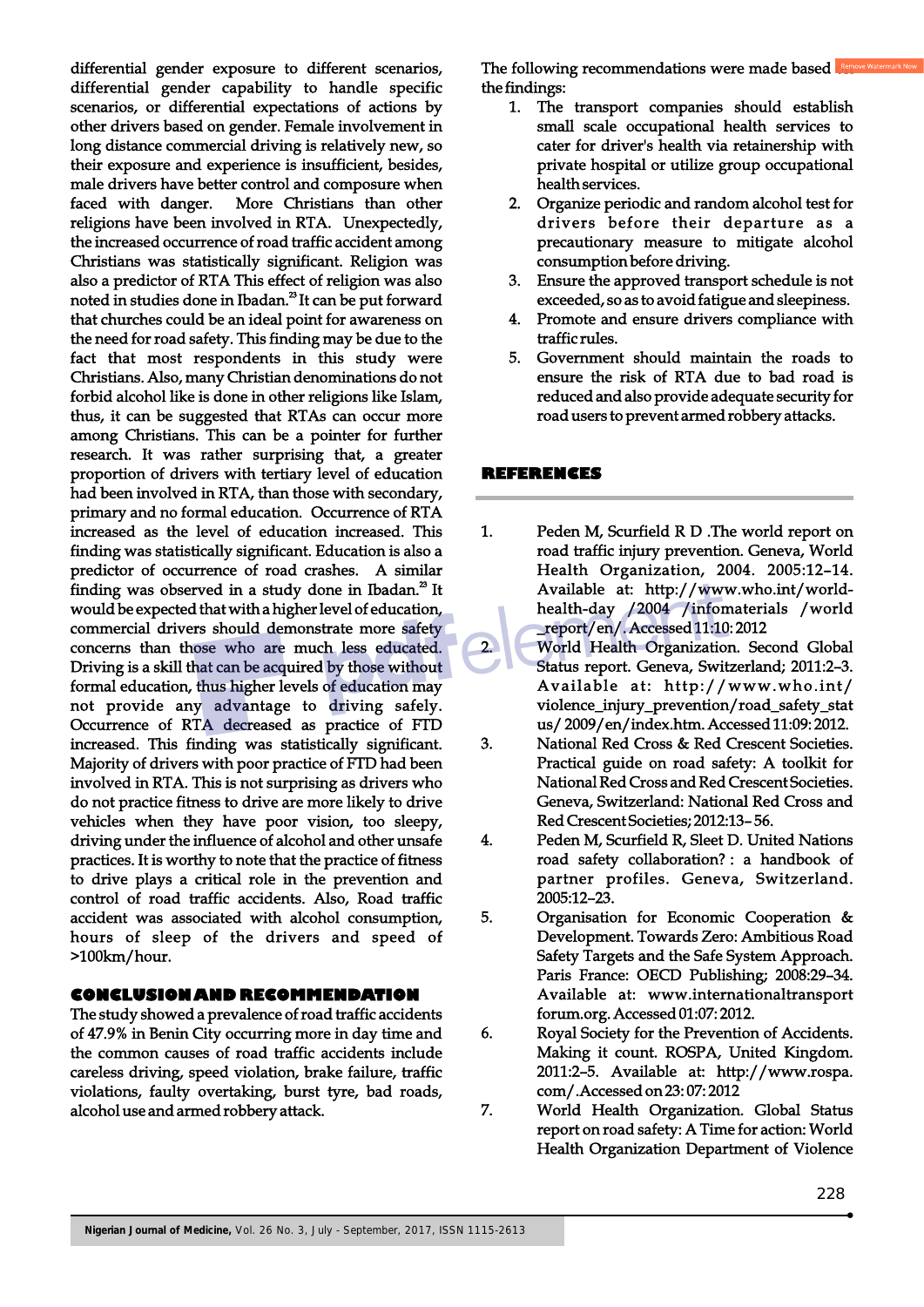& Injury Prevention & Disability (VIP; 2009:22. Available at: (www.who.int/violence\_ injury\_prevention/road\_safety\_status/2009. Accessed 21:07: 2012.

- 8. World Health Organization. Saving Millions of lives: Decade of action for road safety 2011- 2020. WHO publication. 2011; 11 (07):5–7. Available at: http://www.decadeofaction.org. Accessed 15:08:2012
- 9. Watkins K. The Missing Link: Road traffic injuries and the Millennium Development Goals. UNESCO, 2010:23–30.Available at.www.makeroadssafe.org. Accessed 11:09: 2012
- 10. Adofo M G. Poor vision, refractive errors and barriers to treatment among commercial vehicle drivers in the Cape Coast municipality. African Health Sciences. 2011; 11(1):97–102.
- 11. Jacobs G, Aeron-Thomas A. Estimating global road fatalities. Crow- thorne Transport Research Laboratory; 2000:34– 35.
- 12. Foundation for Automobile safety. FIA foundation annual review. 2011: 20– 45. Available at www.fiafoundation.org. Accessed 11:09: 2012.
- 13. Twagirayezu E, Teteli R, Bonane A, Rugwizangoga E. Road traffic injuries at Kigali University Central Teaching Hospital, Rwanda. East and Central African Journal of Surgery. 2008; 13(1): 1–4.
- 14. Federal Road Safety Commission. Federal road safety annual report. Abuja, Nigeria. 2006:22– 67.
- 15. National Transport Commission. Assessing fitness to drive for commercial and private vehicle drivers. Sydney NSW 2000 Australia: Austroads Publication; 2012:16 –60. Available at: www.austroads.com.au. Accessed 12:06: 2012.
- 16. Austroads. The Austroads Report on Drugs and Driving in Australia. Austroad publishers; 2000.
- 17. Oladehinde K, Adeoye A.O, Adegbehinde B.O. Visual functions of commercial drivers in relation to road accidents in Nigeria. Indian Journal of Occupational and Environmental Medicine. 2007; 11 (2):71–75.
- 18. Abiona T, Aloba O, Fatoye F. Pattern of alcohol consumption among commercial road transport workers in a semi-urban community in South Western Nigeria. East African Medical Journal. 2009; 83 (9):4 - 7.
- 19. Adekoya BJ, Owoeye JF, Adepoju FG, Ajaiyeoba I. Visual function survey of commercial intercity vehicle drivers in Ilorin, Nigeria. Canadian journal of ophthalmology. Journal canadien d'ophtalmologie. 2009; 44

(3):261–4.

- 20. Adekoya BJ, Adekoya AO, Adepoju FG, Owoeye JF. Driving under influence among long distance commercial drivers in Ilorin, Nigeria. International Journal of Ophthalmology. 2011; 2 (4):870 – 873.
- 21. Wade PD, Odugbo OP, Velle LD, Kyari F. Visual Function as a Risk Factor for Road Traffic Accidents among Commercial Intercity Vehicle Drivers in Jos, Nigeria. Journal of Medicine in the Tropics. 2011; 13 (2):81–85.
- 22. Kagashe GAB, Seleman K. Knowledge, Attitude and Practice of Commercial Drivers in Dar es Salaam with regard to medicines that Impair Driving. Tropical Journal of Pharmaceutical Research, 2009 ;( 8):297–302.
- 23. Bekibele CO, Fawole OI, Bamgboye AE, Adekunle LV,Ajav R, Baiyeroju AM. Risk factors for road traffic accidents among drivers of public institutions in Ibadan, Nigeria. African Journal of Health Sciences. 2007; 14 (3):137–142.
- 24. Bekibele CO, Fawole OI, Bamgboye AE, Adekunle LV, Ajayi R. Prevalence of refractive error and attitude to spectacle use among drivers of public institutions in Ibadan, Nigeria. Annals of African Medicine. 2007; 6(1):26–30.
- 25. Williamson A, Sadural S, Feyer A. Driver fatigue: a Survey of long distance heavy vehicle drivers. National Road transport Commission Report 198. 2001:5–156.
- 26. National Population Commission (Nigeria) and ICF Macro. 'Nigeria Demographic and Health Survey 2008'. Abuja: National Population Commission and ICF Macro. 2009: 38
- 27. National Population Commission (Nigeria) and RTI International, 2011. Nigeria Demographic and Health Survey (DHS) EdData Profile 1990, 2003, and 2008: Education Data for Decision-Making. 2011. Washington, DC, USA: National Population Commission and RTI International.
- 28. National Bureau of Statistics, National Commission for Mass Literacy, Adult and Non-Formal Education (NMEC) and Media & Marketing Communications Company (MMCC) Group, National Literacy Survey, 2010. 45- 65.
- 29. Twagirayezu E, Teteli R, Bonane A, Rugwizangoga E. Road traffic injuries at Kigali University Central Teaching Hospital, Rwanda. East and Central African Journal of Surgery. 2008; 13(1): 1–4.
- 30. Kehinde LOA. Trauma at a Nigerian teaching hospital: pattern and documentation of